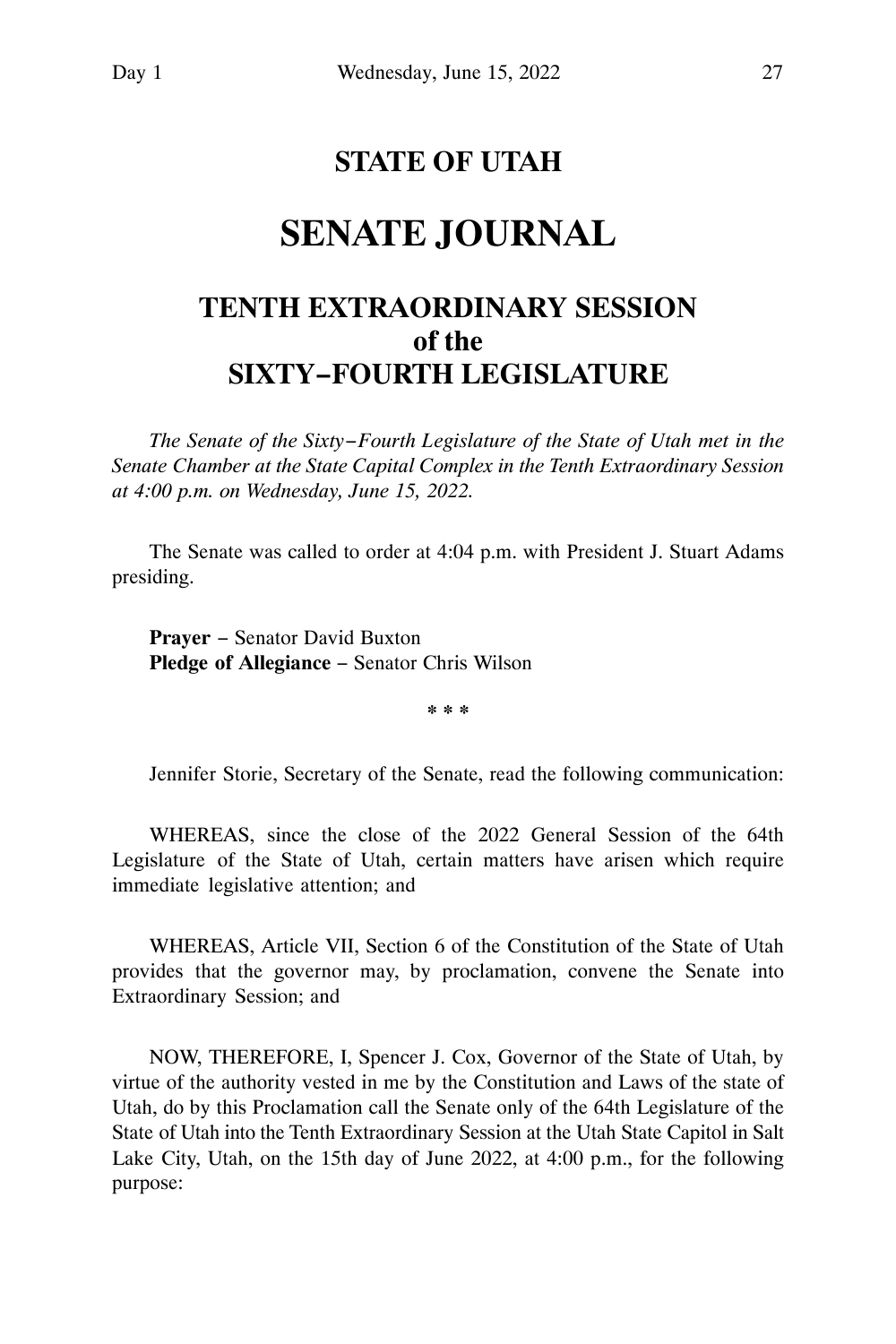For the Senate to consent to appointments made by the Governor to positions within state government of the state of Utah since the close of the 2022 General Session of the Legislature of the State of Utah.

> IN TESTIMONY WHEREOF, I have hereunto set my hand and caused to be affixed the Great Seal of the state of Utah. Done at the Utah State Capitol in Salt Lake City, Utah, this 14th day of June 2022.

Spencer J. Cox Governor

Deidre M. Henderson Lieutenant Governor

**\* \* \***

Roll call − All Senators present

On motion of Senator Buxton, the Senate voted to adopt the Senate Rules of the 2022 Ninth Extraordinary Session of the Sixty−Fourth Legislature as the rules for the Tenth Extraordinary Session.

President Adams appointed Senator Kirk Cullimore to notify the Governor's representative that the Senate is convened in the Tenth Extraordinary Session.

Senator Cullimore advised the Senate that the Governor's representative has been notified of the convening of the Tenth Extraordinary Session.

# **COMMUNICATIONS FROM THE GOVERNOR**

#### **ADVISE AND CONSENT**

Mr. President: May 23, 2022 In accordance with Utah Code 67−1−1 and 67−1−2, I propose and transmit the following appointments.

#### **Business and Economic Development Subcommittee:**

Katelin Roberts is appointed to replace Andrea Moss as a member of the Board of Business and Economic Development, the term to expire May 15, 2026. See Utah Code 63N−1b−201.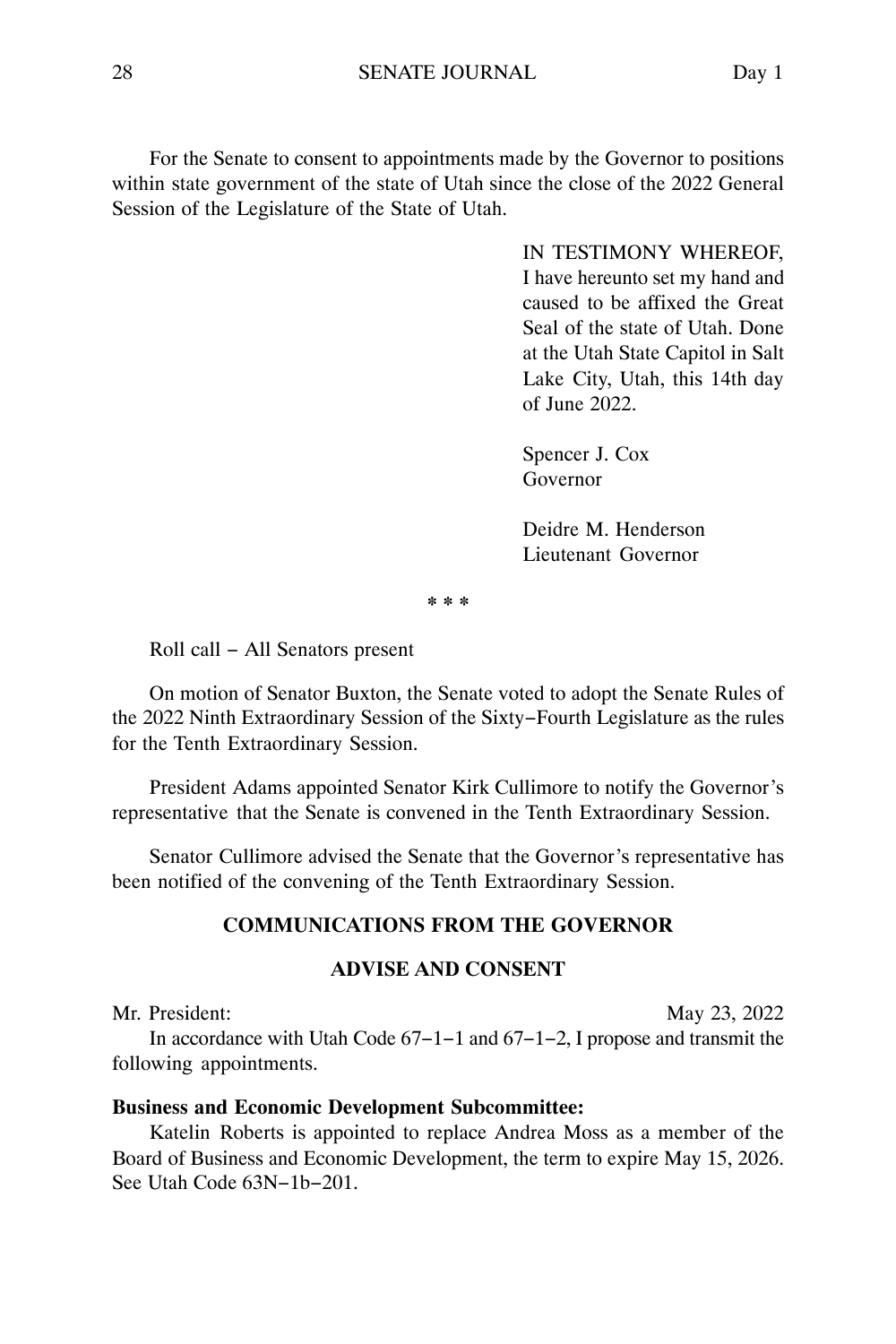# **Davis Technical College Board of Trustees:**

Brandon Howard is appointed to replace Shawn Bucher as a member of the Davis Technical College Board of Trustees, the term to expire March 21, 2026. See Utah Code 53B−2a−108.

Tamara Tran is appointed to replace Lindsay Bayuk as a member of the Davis Technical College Board of Trustees, the term to expire March 21, 2026. See Utah Code 53B−2a−108.

### **Drinking Water Board:**

Justin Maughan is appointed to replace Scott Morrison as a member of the Drinking Water Board, the term to expire March 17, 2026. See Utah Code 19−4−103.

### **Permanent Community Impact Fund Board:**

Curtis Wells is appointed to replace Keith Heaton as the chair of the Permanent Community Impact Fund Board, the term to expire May 15, 2026. See Utah Code 35A−8−304.

Dean Baker is appointed as a member of the Permanent Community Impact Fund Board, the term to expire May 27, 2026. See Utah Code 35A−8−304(1)(i)(i)(ii)

Garth Tooter Ogden is reappointed as a member of the Permanent Community Impact Fund Board, the term to expire May 27, 2026. See Utah Code 35A−8−304(1)(j)(i)(ii).

Greg Todd is appointed as a member of the Permanent Community Impact Fund Board, the term to expire May 27, 2026. See Utah Code 35A−8−304(1)(h)(i)(ii).

Jack Lytle is reappointed as a member of the Permanent Community Impact Fund Board, the term to expire May 27, 2026. See Utah Code 35A−8−304(1)(f).

# **School And Institutional Trust Lands Board of Trustees:**

Michael G. Nelson is appointed to replace Donald Foot as a member of the School and Institutional Trust Lands Board Of Trustees, the term to expire June 30, 2026. See Utah Code 53C−1−202.

## **Utah Arts Advisory Board:**

Jeni Wilson is reappointed as a member of the Utah Arts Advisory Board, the term to expire June 30, 2026. See Utah Code 9−6−301.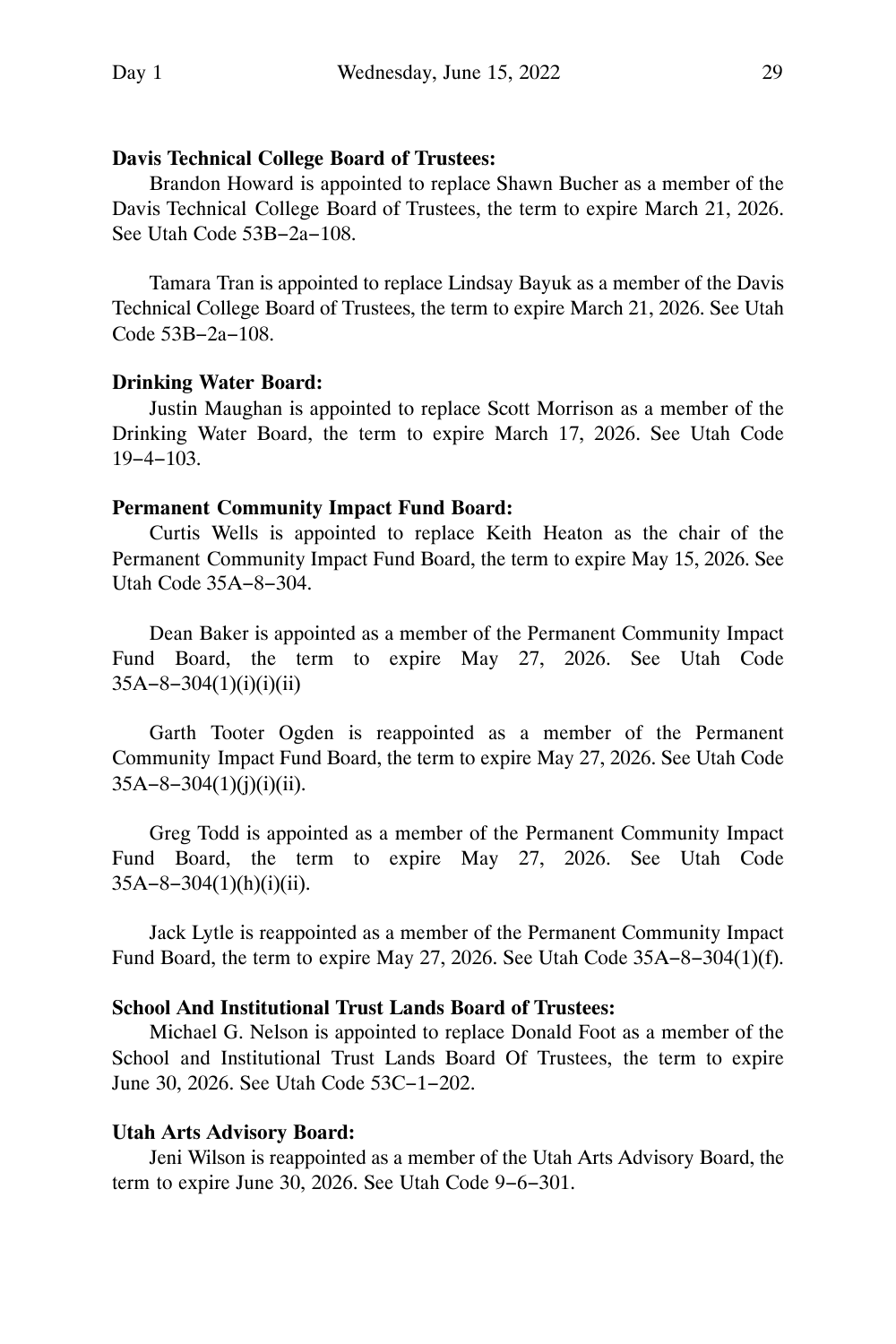Hope Eccles is appointed to replace Harris H. Simmons, as a member of the Utah Board of Higher Education, the term to expire June 30, 2028. See Utah Code 53B−1−501.

Julie Beck is appointed to replace Mike Angus as a member of the Utah Board of Higher Education, the term to expire June 30, 2028. See Utah Code 53B−1−501.

Rich Christiansen is appointed to replace Nina R. Barnes, as a member of the Utah Board of Higher Education, the term to expire June 30, 2028. See Utah Code 53B−1−501.

Stan Albrecht is appointed to replace Wilford Clyde as a member of the Utah Board of Higher Education, the term to expire June 30, 2028. See Utah Code 53B−1−501.

Steve Starks is appointed to replace Crystal Maggelet as a member of the Utah Board of Higher Education, the term to expire June 30, 2028. See Utah Code 53B−1−501.

I hereby certify that the individuals listed in this letter meet the legal requirements for the respective positions. Thank you for your timely consideration and confirmation of the above appointments.

> Spencer J. Cox Governor

Mr. President: June 13, 2022

The Senate Retirement and Independent Entities Confirmation Committee held a meeting on June 13, 2022, and reports a favorable recommendation for the appointment of Michael G. Nelson as a member of the School and Institutional Trust Lands Board of Trustees.

Wayne A. Harper, Chair

Mr. President: June 6, 2022

The Senate Education Confirmation Committee held a meeting on June 6, 2022, and reports a favorable recommendation for the appointment of Hope Eccles as a member of the Utah Board of Higher Education; and

The Senate Education Confirmation Committee held a meeting on June 6, 2022, and reports a favorable recommendation for the appointment of Julie Beck as a member of the Utah Board of Higher Education; and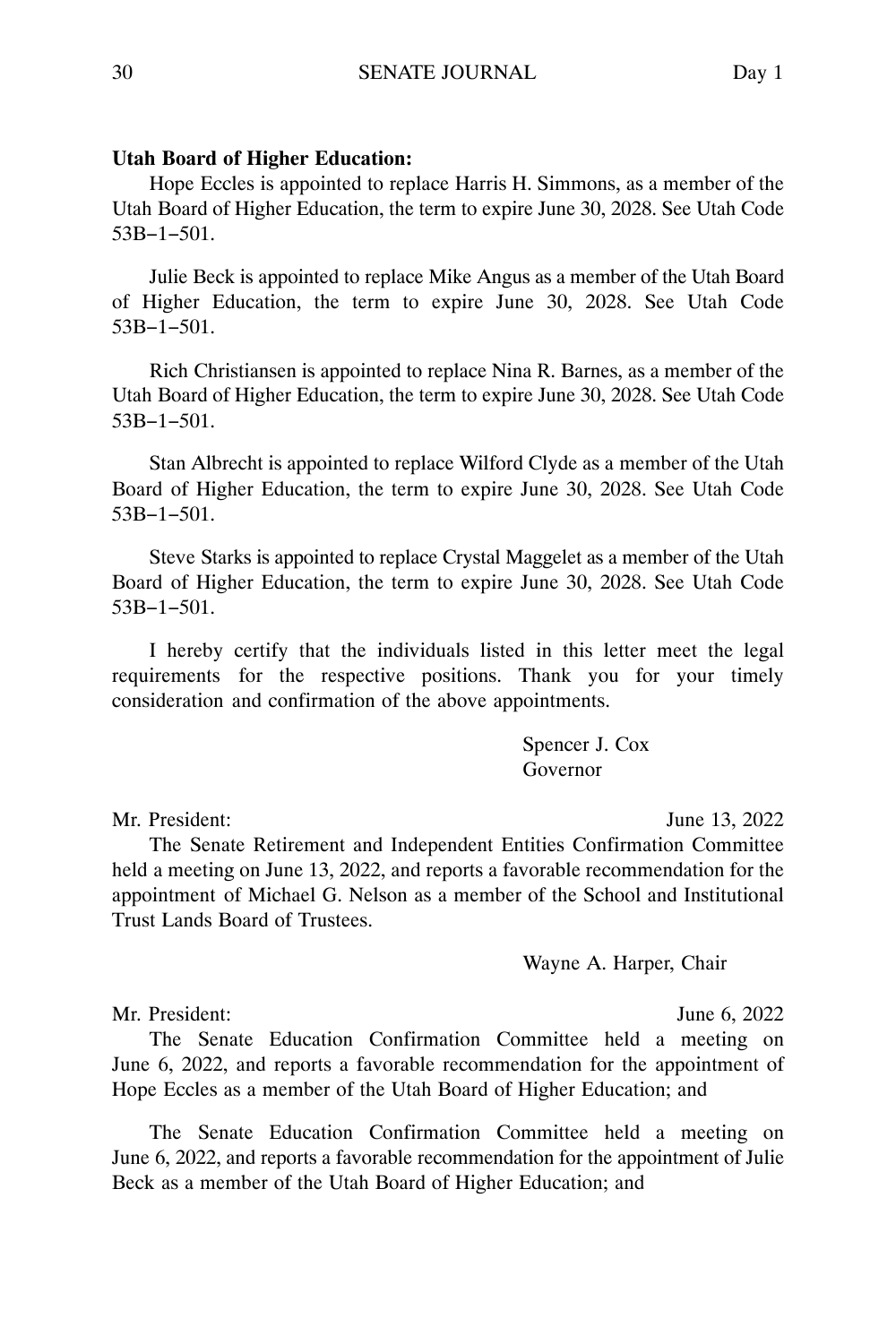The Senate Education Confirmation Committee held a meeting on June 6, 2022, and reports a favorable recommendation for the appointment of Steve Starks as a member of the Utah Board of Higher Education; and

The Senate Education Confirmation Committee held a meeting on June 6, 2022, and reports a favorable recommendation for the appointment of Stan Albrecht as a member of the Utah Board of Higher Education; and

The Senate Education Confirmation Committee held a meeting on June 6, 2022, and reports a favorable recommendation for the appointment of Rich Christiansen as a member of the Utah Board of Higher Education.

Lincoln Fillmore, Chair

Mr. President: June 13, 2022 At its June 13, 2022, meeting, the Senate Economic Development and Workforce Services Confirmation Committee voted to recommend that the Utah Senate approve the appointment of Jack Lytle as a member of the Permanent Community Impact Fund Board; and

At its June 13, 2022, meeting, the Senate Economic Development and Workforce Services Confirmation Committee voted to recommend that the Utah Senate approve the appointment of Garth Tooter Ogden as a member of the Permanent Community Impact Fund Board; and

At its June 13, 2022, meeting, the Senate Economic Development and Workforce Services Confirmation Committee voted to recommend that the Utah Senate approve the appointment of Greg Todd as a member of the Permanent Community Impact Fund Board; and

At its June 13, 2022, meeting, the Senate Economic Development and Workforce Services Confirmation Committee voted to recommend that the Utah Senate approve the appointment of Dean Baker as a member of the Permanent Community Impact Fund Board; and

At its June 13, 2022, meeting, the Senate Economic Development and Workforce Services Confirmation Committee voted to recommend that the Utah